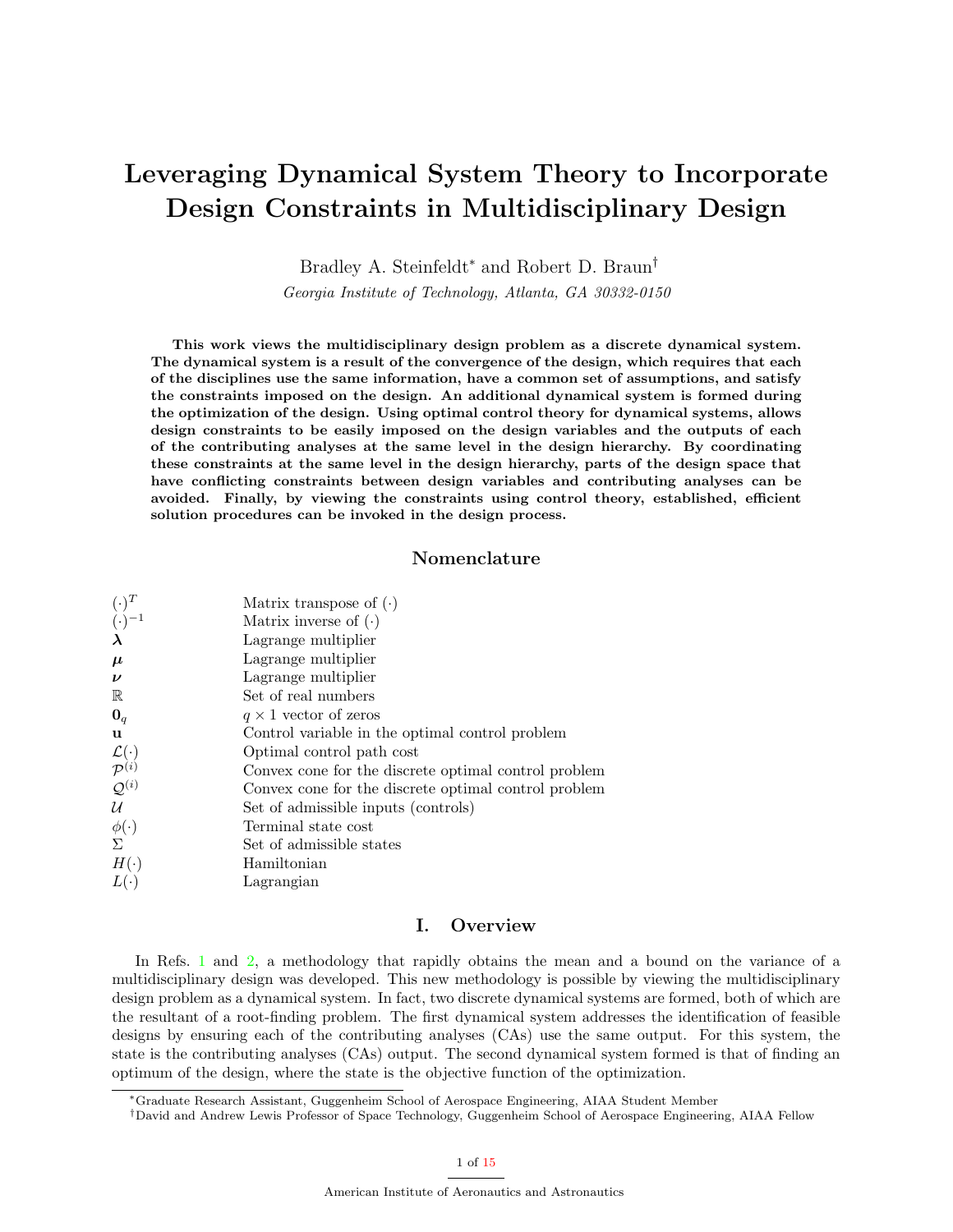The concepts described subsequently address the handling of constraints that are a function of both the CA output and the design variables when viewing the design problem as a dynamical system. This is done by approaching the problem as an optimal control problem which allows equality and inequality constraints to be placed on the state (the CA output) and control (the design variables) of the system. This approach enables the handling of both the design variable and CA constraints is done at the same level of the design hierarchy, which provides coordination in the search of feasible and optimal solutions.

# II. Discrete Dynamical Systems

<span id="page-1-0"></span>The techniques developed in Ref. [1](#page-14-0) rely on discrete dynamical systems. That is, a dynamical system of the form

$$
\mathbf{x}_{k+1} = \mathbf{f}(\mathbf{x}_k, \mathbf{u}_k, k) \n\mathbf{y}_k = \mathbf{g}(\mathbf{x}_k, \mathbf{u}_k, k)
$$
\n(1)

where  $x$  is the state of the system,  $f$  is a function which describes the time evolution of the system,  $u$  is the input into the system, and k is the iterate number. A specific instance of Eq.  $(1)$  that is used in Ref. [1](#page-14-0) is a linear, discrete dynamical system, which is given by

$$
\left\{\n \begin{aligned}\n \mathbf{x}_{k+1} &= \mathbf{A}_k \mathbf{x}_k + \mathbf{B}_k \mathbf{u}_k \\
 \mathbf{y}_k &= \mathbf{C}_k \mathbf{x}_k + \mathbf{D}_k \mathbf{u}_k\n \end{aligned}\n \right\}\n \tag{2}
$$

Graphically, this linear discrete dynamical system is shown in the block diagram shown in Fig. [1.](#page-1-1)



<span id="page-1-1"></span>Figure 1. Block diagram of a linear, discrete dynamical system.

# III. The Multidisciplinary Design Problem as a Dynamical System

#### III..1. Identification of Feasible Designs

Identifying feasible designs in multidisciplinary systems can be thought of as the process of finding the root of a function. Consider a multidisciplinary problem where the analysis variables are described by a multivariable function  $f(u, p)$  where **u** are the design variables and **p** are the parameters of the problem. Assume that the requirements of the design are given by only equality constraints that are a function of the performance of the system. The performance of the design is described by a multi-variable mapping  $g(f(u, p))$  and the requirements are given by z. In order to meet the requirements it is necessary to adjust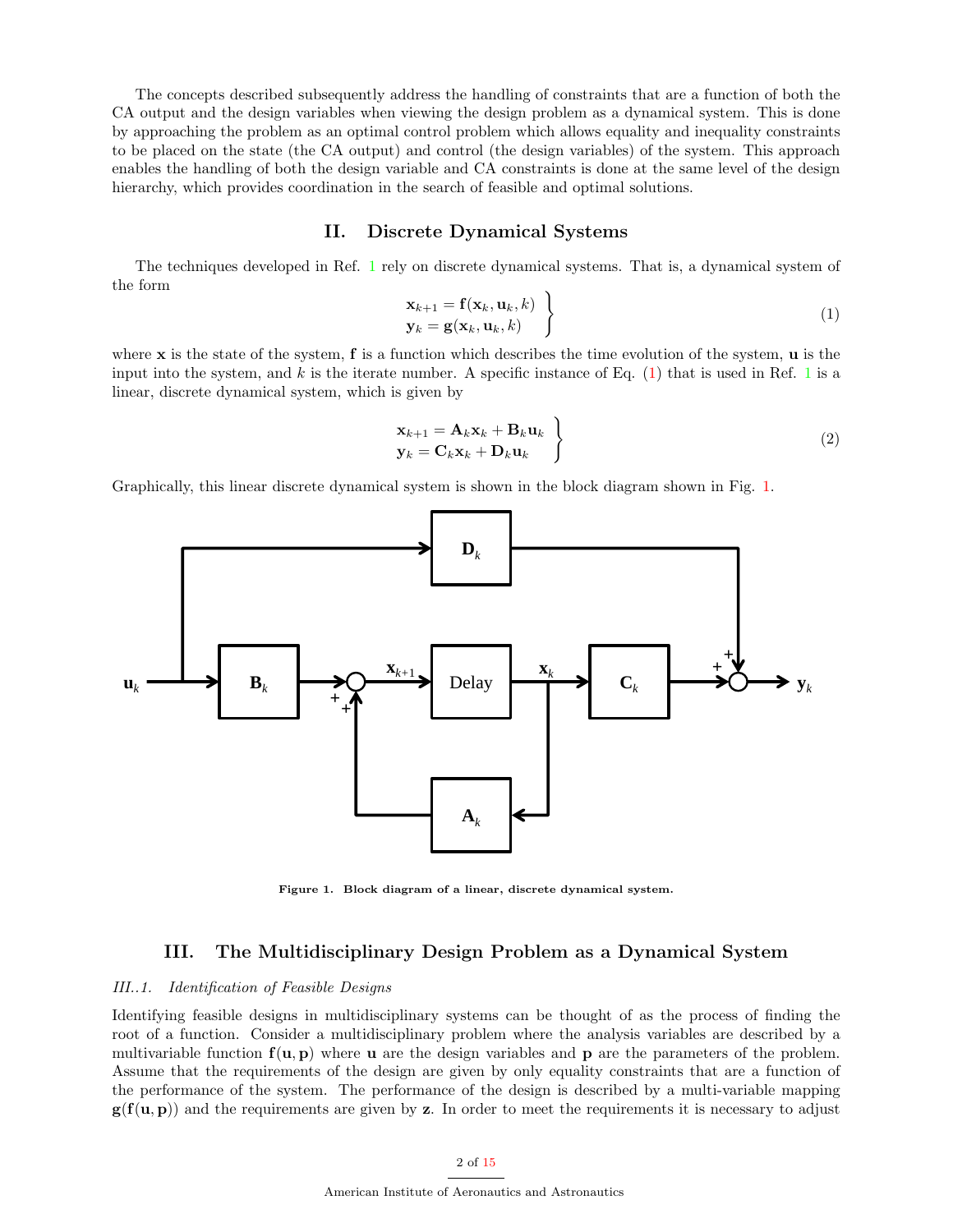the design variables u so that

<span id="page-2-0"></span>
$$
z = g(f(u, p))
$$
 (3)

The solution  $\mathbf{u}^*$  of Eq. [\(3\)](#page-2-0) is the root of the system. Since identifying feasible designs within the multidisciplinary design problem requires finding the value of u that satisfies Eq. [\(3\)](#page-2-0), this process can be thought of as a root-finding problem when an iterative solution method is chosen.

Many numerical methods for finding the root of a function,  $g(u)$ , are dynamical systems since they rely on iterative schemes to identify the root.<sup>[3](#page-14-3)</sup> For instance, the bisection method, secant method, function iteration method, and Newton's method are all iterative techniques that satisfy the requirements of a dynamical system.

#### III..2. Design Optimization

<span id="page-2-1"></span>In order for a converged design to be an optimum with respect to some objective function, its performance needs to be evaluated with respect to other potential designs. The general optimization problem is formulated as

Minimize: 
$$
\mathcal{J}(\mathbf{u}, \mathbf{p})
$$
  
\nSubject to:  $\mathbf{g}_i(\mathbf{u}, \mathbf{p}) \leq \mathbf{0}, \quad i = 1, ..., n_g$   
\n $\mathbf{h}_j(\mathbf{u}, \mathbf{p}) = \mathbf{0}, \quad j = 1, ..., n_h$   
\nBy varying:  $\mathbf{u}$  (4)

The solution requires an auxiliary function, the Lagrangian, to be defined as

$$
L(\mathbf{u}, \mathbf{p}, \boldsymbol{\lambda}) = \mathcal{J}(\mathbf{u}, \mathbf{p}) + \sum_{i=1}^{n_g} \lambda_i \mathbf{g}_i(\mathbf{u}, \mathbf{p}) + \sum_{j=1}^{n_h} \lambda_{n_g + j} \mathbf{h}_j(\mathbf{u}, \mathbf{p})
$$
(5)

to be found. The first-order, necessary conditions for  $\mathbf{u}^*$  to be an optimum are<sup>[4](#page-14-4)</sup>

1. **u**<sup>\*</sup> is feasible

2. 
$$
\lambda_i \mathbf{g}_i(\mathbf{u}^*) = \mathbf{0}
$$
  $i = 1, \dots, n_g$  and  $\lambda_i \ge 0$ 

3. 
$$
\nabla L(\mathbf{u}, \mathbf{p}, \lambda) = \nabla \mathcal{J}(\mathbf{u}, \mathbf{p}) + \sum_{i=1}^{n_g} \lambda_i \nabla \mathbf{g}_i(\mathbf{u}, \mathbf{p}) + \sum_{j=1}^{n_h} \lambda_{n_g + j} \nabla \mathbf{h}_j(\mathbf{u}, \mathbf{p}) = \mathbf{0}
$$
 with all  $\lambda_i \ge 0$  and  $\lambda_{n_g + j}$  unrestricted in sign

Each of the necessary conditions is a root-finding problem by itself. As previously discussed, the process of finding  $\mathbf{u}^*$  is a process of root-finding. Additionally, as apparent from the form of the relationships, the other two necessary conditions for optimality may also be obtained through a root-finding technique. The values of the Lagrange multipliers for the inequality constraints,  $\hat{\lambda} = (\lambda_1 \dots \lambda_{n_g})^T$  can be found from the relation

$$
\hat{\lambda}(\mathbf{x}^*) = -[\mathbf{A}^T \mathbf{A}]^{-1} \mathbf{A}^T \nabla \mathcal{J}(\mathbf{x}^*)
$$
\n(6)

where

$$
\mathbf{A}(\mathbf{x}^*) = \begin{pmatrix} \nabla \mathbf{g}_1(\mathbf{x}^*) & \nabla \mathbf{g}_2(\mathbf{x}^*) & \dots & \nabla \mathbf{g}_{n_g}(\mathbf{x}^*) \end{pmatrix} \tag{7}
$$

#### III..3. Identifying an Optimal Multidisciplinary Design

Multidisciplinary design optimization can be broken down into two steps: (1) identifying feasible designs and (2) identifying the optimal design from the set of feasible candidates. As discussed, both of these steps are root-finding problems. With the choice of an appropriate iterative numerical root-finding scheme, each of these individual steps can be posed as dynamical systems. When combined together, a nested root-finding problem results.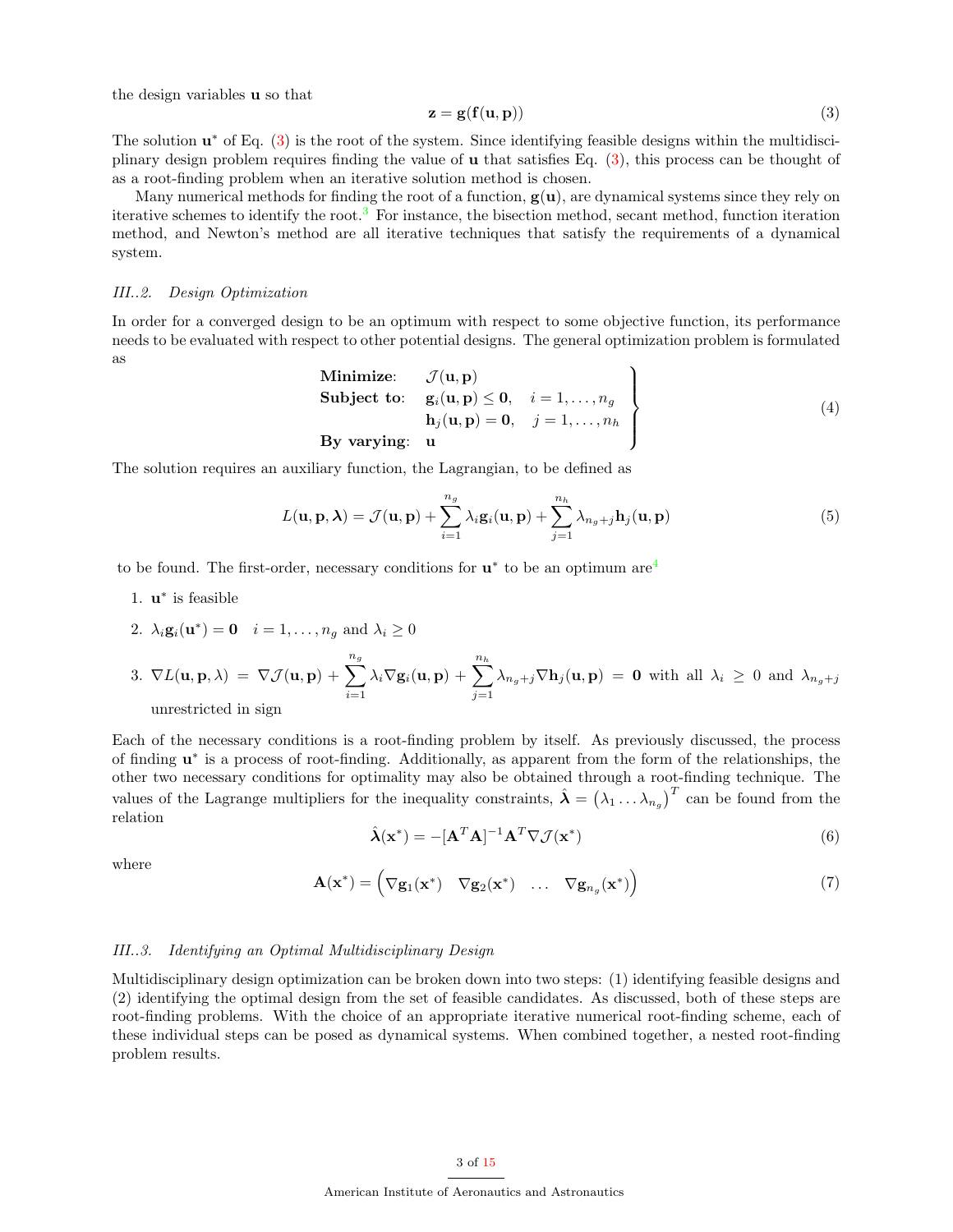#### III.A. Identifying an Optimal Multidisciplinary Design

Multidisciplinary design optimization can be broken down into two steps: (1) identifying feasible designs and (2) identifying the optimal design from the set of feasible candidates. As discussed, both of these steps are root-finding problems. With the choice of an appropriate iterative numerical root-finding scheme, each of these individual steps can be posed as dynamical systems. When combined together, a nested root-finding problem results, whereby the function being optimized is actually a root-finding problem itself.

# IV. Constraints Using Optimal Control Theory

As an alternative to the general design solution procedure, consider an alternative, optimal control. Again, the solution procedure is a root-finding problem, however, optimal control techniques adjoin a "tangency" condition for constraints that are a function of the input or state. This allows a more general framework to handle various constraints that may vary depending on the current input values as well as a direct way to handle constraints that are a function of the design variables and the CA values.

#### IV.A. Continuous Dynamical Systems

<span id="page-3-0"></span>To first illustrate the handling of constraints using optimal control theory, consider the general continuoustime optimal control problem given by

Minimize: 
$$
\mathcal{J} = \phi(\mathbf{x}(t_f), t_f) + \int_{t_0}^{t_f} \mathcal{L}(\mathbf{x}(t), \mathbf{u}(t), t) dt
$$
  
\nSubject to:  $\frac{d\mathbf{x}}{dt} = \mathbf{f}(\mathbf{x}(t), \mathbf{u}(t), t)$   
\n $\mathbf{u}(t) \in \mathcal{U}$   
\n $\mathbf{x}(t) \in \Sigma$   
\nBy varying:  $\mathbf{u}(t)$  (8)

In Eq. [\(8\)](#page-3-0),  $\phi$  is the terminal state cost, L is the transient or path cost, U is the set of admissible controls, and  $\Sigma$  is the set of admissible states. Suppose that there is a constraint on the state given by

<span id="page-3-2"></span><span id="page-3-1"></span>
$$
\mathbf{S}(\mathbf{x},t) = 0\tag{9}
$$

Differentiating Eq.  $(9)$  with respect to time, one obtains

$$
\dot{\mathbf{S}} = \frac{\partial \mathbf{S}}{\partial t} + \frac{\partial \mathbf{S}}{\partial \mathbf{x}} \frac{d\mathbf{x}}{dt} = \mathbf{0}
$$
\n(10)

Substituting the state equation into this result yields

$$
\dot{\mathbf{S}} = \frac{\partial \mathbf{S}}{\partial t} + \frac{\partial \mathbf{S}}{\partial \mathbf{x}} \mathbf{f}(\mathbf{x}(t), \mathbf{u}(t), t) = \mathbf{0}
$$
\n(11)

and allows for a technique to yield the optimal control,  $\mathbf{u}(t)$ , that minimizes  $\mathcal J$  and meets the equality constraint on the state.<sup>[5,](#page-14-5)[6](#page-14-6)</sup> If the control is not explicit in Eq.  $(10)$ , then the process of differentiating **S** and substituting the state equation is continued until the control is explicit in the equation to form a set of q point relationships  $\{S^{(n)}\}, n = 0, \ldots, q-1$ , where n is the order of the derivative. These tangency conditions can be adjoined using Lagrange multipliers to the path cost,  $\mathcal{L}$ , to solve for the optimal control history.

Inequality constraints of the form

$$
\bar{\mathbf{S}}(\mathbf{x},t) \le \mathbf{0} \tag{12}
$$

can be handled similarly.<sup>[5,](#page-14-5)[6](#page-14-6)</sup> In this case, the solution process depends on whether or not the state is on the boundary. If it is on the boundary, the same solution process to equality constraints is followed, while for off-boundary solutions, the terms are ignored. This results in a multiple sub-arc solution, although fundamentally the process is identical to the equality constraint case.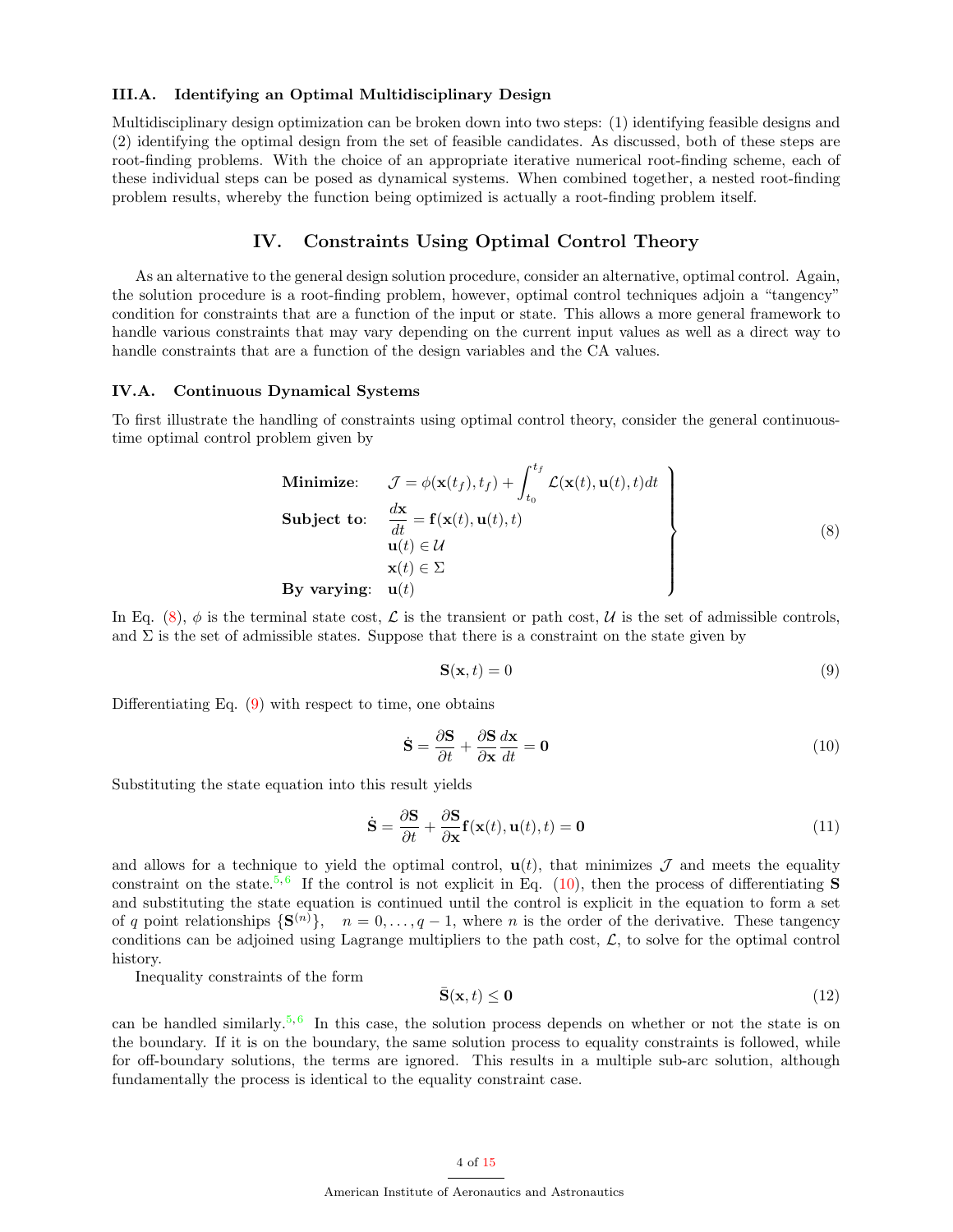#### IV.B. Discrete Dynamical Systems

For the discrete optimal control problem posed as<sup>[7](#page-14-7)</sup>

Minimize: 
$$
\mathcal{J}(\mathbf{x}, \mathbf{u}) = \sum_{k=0}^{n-1} \mathcal{L}(\mathbf{x}_k, \mathbf{u}_{k+1}, k)
$$
  
\nSubject to: 
$$
\mathbf{x}_{k+1} = \mathbf{f}(\mathbf{x}_k, \mathbf{u}_{k+1}, k), \quad \forall k \in \{0, ..., n-1\}
$$

$$
\mathbf{u}_k \in \mathcal{U}(\mathbf{x}_{k-1}), \quad \forall k \in \{1, ..., n\}
$$

$$
\mathbf{x}_k \in \Sigma, \quad \forall k \in \{0, ..., n-1\}
$$
  
\nBy varying: 
$$
\mathbf{u}_k, \quad \forall k \in \{1, ..., n\}
$$
 (13)

the optimal control satisfies the following necessary conditions which allows it to be satisfied. First, assume the following regarding the analysis domain:

1. U is defined for each  $\mathbf{x} \in \Sigma$  by equality and inequality constraints of the form

$$
\mathbf{g}(\mathbf{x}, \mathbf{u}) \leq \mathbf{0}; \quad \mathbf{g} \in \mathbb{R}^{q_t \times 1} \tag{14}
$$

$$
\mathbf{h}(\mathbf{x}, \mathbf{u}) = \mathbf{0}; \quad \mathbf{h} \in \mathbb{R}^{k_t \times 1}
$$
\n<sup>(15)</sup>

2.  $\Sigma$  is defined by the equality and inequality constraints of the form

$$
\mathbf{w}(\mathbf{x}) = \mathbf{0}; \quad \mathbf{w} \in \mathbb{R}^{r_t \times 1} \tag{16}
$$

$$
\boldsymbol{\omega}(\mathbf{x}) \leq \mathbf{0}; \quad \boldsymbol{\omega} \in \mathbb{R}^{p_t \times 1} \tag{17}
$$

- 3. There exists convex cones,  $\mathcal{P}^{(i)}$  and  $\mathcal{Q}^{(i)}$  with vertices at  $\mathbf{x}(\tau)$  that cover  $\Sigma$  for all  $\tau = 0, 1, \ldots, n$
- 4. There exists a scalar  $\psi_0 \leq 0$  and vectors

$$
\boldsymbol{\psi}_t = [\psi_{1,t}, \dots, \psi_{n,t}]^T, \quad \forall t \in \{1, \dots, n\}
$$
\n
$$
(18)
$$

$$
\boldsymbol{\gamma}_t = [\gamma_{1,t}, \dots, \gamma_{k_t,t}]^T, \quad \forall t \in \{1, \dots, n\}
$$
\n
$$
(19)
$$

$$
\boldsymbol{\lambda}_t = [\lambda_{1,t}, \dots, \lambda_{q_t,t}]^T, \quad \forall t \in \{1, \dots, n\}
$$
\n
$$
(20)
$$

$$
\boldsymbol{\mu}_t = [\mu_{1,t}, \dots, \mu_{r_t,t}]^T, \quad \forall t \in \{0, \dots, n\}
$$
\n(21)

$$
\boldsymbol{\nu}_t = [\nu_{1,t}, \dots, \nu_{p_t,t}]^T, \quad \forall t \in \{0, \dots, n\}
$$
\n
$$
(22)
$$

$$
\mathbf{b}^{(i)}, \quad i = 1, \dots, n \quad \forall t \in \{0, \dots, n\}
$$
\n
$$
(23)
$$

such that the direction of  $\mathbf{b}^{(i)}$  lies in the dual cone  $\mathcal{D}(\mathcal{P}^{(i)})$ 

5. Let a scalar function  $H_t(\mathbf{x}, \mathbf{u})$  be defined as

$$
H_t(\mathbf{x}, \mathbf{u}) = \psi_0 \mathcal{L}(\mathbf{x}, \mathbf{u}, t) + \psi_t^T \mathbf{f}(\mathbf{x}, \mathbf{u}, t) + \gamma_t^T \mathbf{h}(\mathbf{x}, \mathbf{u}) + \lambda_t^T \mathbf{g}(\mathbf{x}, \mathbf{u})
$$
(24)

The necessary conditions for an optimal control to exist are then given by:

- 1. If  $\psi_0 = 0$  then for at least one t at least one of the vectors  $\psi_t$ ,  $\gamma_t$ ,  $\lambda_t$ ,  $\mu_t$ ,  $\nu_t$ , or  $\mathbf{b}^{(i)}$  is non-zero
- 2. For all  $t = 0, \ldots, n$  and any vector  $\delta x$  whose direction lies in the intersection of the cones  $\mathcal{Q}^{(i)}$ , the following inequality holds

$$
\left(-\boldsymbol{\psi}_t + \frac{\partial H_{t+1}(\mathbf{x}, \mathbf{u})}{\partial \mathbf{x}} + \boldsymbol{\mu}_t^T \frac{\partial \mathbf{w}(\mathbf{x})}{\partial \mathbf{x}} + \boldsymbol{\nu}_t^T \frac{\partial \boldsymbol{\omega}(\mathbf{x})}{\partial \mathbf{x}} - \sum_{i=1}^{n_t} \mathbf{b}^{(i)}\right)^T \delta \mathbf{x} \le 0
$$

where it is assumed that  $\psi_0 = \mathbf{0}$  and  $H_{n+1} = 0$ 

- 3.  $\frac{\partial H(\mathbf{x}_{t-1}, \mathbf{u}_t)}{\partial}$  $\frac{\partial \mathbf{u}}{\partial \mathbf{u}} = \mathbf{0}, \quad \forall t \in \{1, \dots, n\}$ 4.  $\lambda_{\alpha,t} \leq 0$ ,  $\lambda_{\alpha,t} g_t^{\alpha}(\mathbf{x}_{t-1}, \mathbf{u}_t) = 0 \,\forall \alpha \in \{1, \ldots, q_t\}$  and  $t \in \{1, \ldots, n\}$
- 5.  $\nu_{\alpha,t} \leq 0$ ,  $\nu_{\alpha,t} \omega_t^{\alpha}(\mathbf{x}(t)) = 0 \,\forall \alpha \in \{1, \ldots, p_t\}$  and  $t \in \{0, \ldots, n\}$

The proof of these conditions minimizing  $\mathcal{J}(\mathbf{x}, \mathbf{u})$  is found in Ref. [7.](#page-14-7) Note that the process of adjoining the tangents of the state and control constraints to the objective functional in the second criteria is nearly identical to that of the continuous case with the additional requirement that the space is convex (as defined by the intersection of the cones).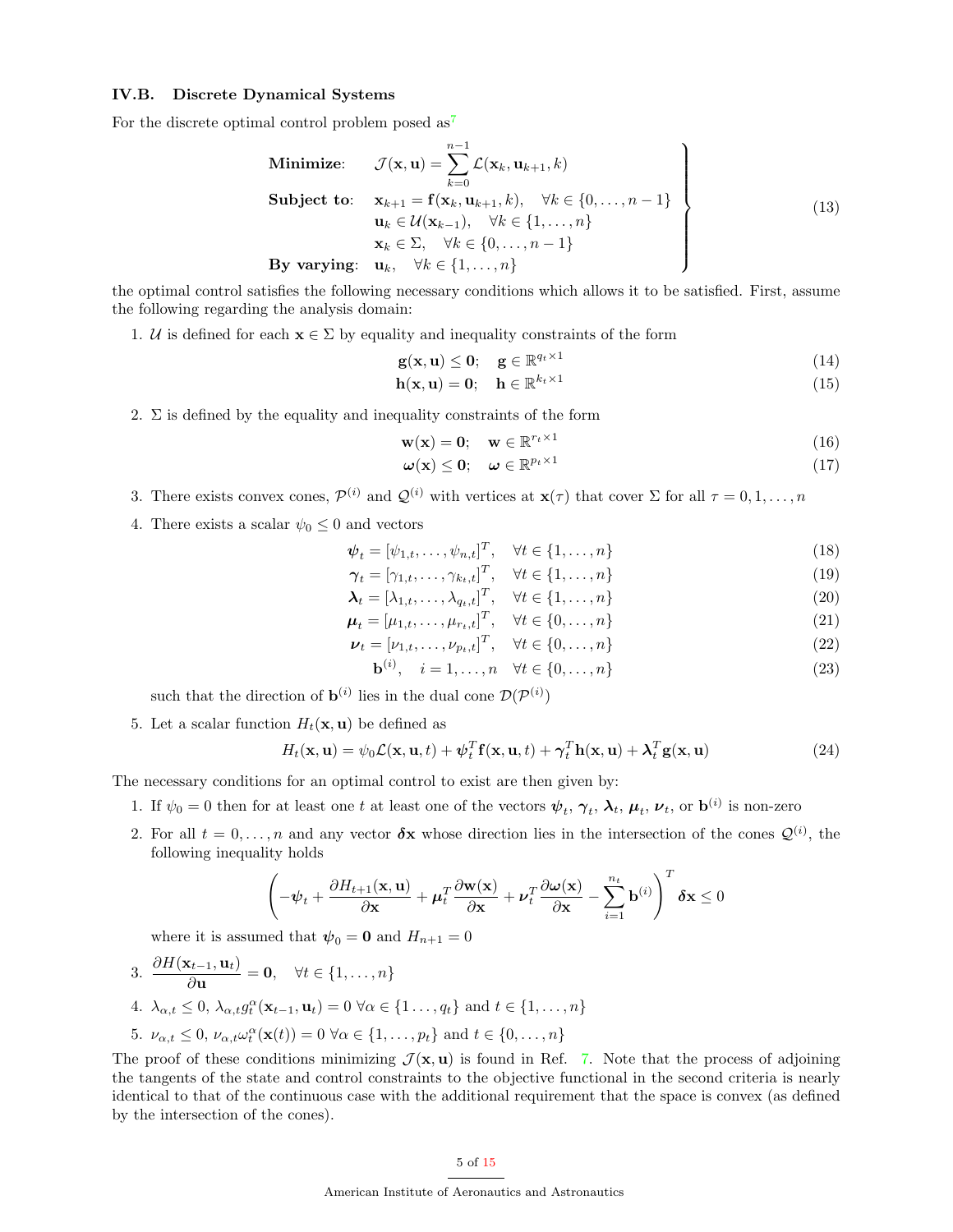#### IV.C. Solution Methods

The discrete problem as posed is a nonlinear programming (NLP) problem, which has many known solution technique which include gradient methods, quadratic programming, sequential quadratic programming, and interior-point methods.  $4, 7, 8$  $4, 7, 8$  $4, 7, 8$  $4, 7, 8$  $4, 7, 8$ 

Direct methods to the continuous problem also approach the solution procedure to the optimal control problem as a discretized problem. This again gives rise to an NLP. However, unlike the discrete formulation described previously, the direct solution to the continuous problem may require the use of penalty functions for constraints. Alternatively, indirect methods would approximate the discrete problem as a continuous problem (i.e., taking the step size caused by the iteration to zero) and then solves a boundary value problem. This allows the constraints to be handled directly using Lagrange multipliers. The validity of viewing the discrete problem as a continuous problem has been shown to work well for multidisciplinary design problems, as the solution set is in general more restrictive (including continuity requirements on the constraints) than the discrete problem; however, solutions may not always exist.

A comparison of the different solution methods is shown in Table [1.](#page-5-0)

|                         | Advantages                    | <b>Disadvantages</b>       |
|-------------------------|-------------------------------|----------------------------|
|                         | Large Region of Attraction    | Computationally Intensive  |
| Direct Methods          | Large Number of NLP Solvers   | Convexity Requirement      |
|                         |                               | Use of Penalty Functions   |
|                         | Fast Convergence              | Small Region of Attraction |
| <b>Indirect Methods</b> | Solution Optimality           | Solutions May Not Exist    |
|                         | Exact Solution of Constraints |                            |

<span id="page-5-0"></span>Table 1. Comparison of Solution Techniques.

#### IV.D. Solution Search Coordination

It has already been mentioned that approaching the constraint problem in the multidisciplinary design problem from the optimal control perspective enables the explicit handling of constraints that are a function of both the CA output (*i.e.*, the state,  $\mathbf{x}$ ) and the design variables (*i.e.*, the control, **u**). This is opposed to the standard design optimization problem given in Eq. [\(4\)](#page-2-1) where the inequality and equality constraints,  $g_i(\mathbf{u}, \mathbf{p})$ and  $\mathbf{h}_i(\mathbf{u}, \mathbf{p})$ , are explicit functions of the design variables only. To accommodate CA constraints, one would have to apply penalty function (or similar) technique to the problem which means that the enforcement of the constraints may not be exact.

By accommodating both design variables and CA constraints at the same level in the optimization hierarchy, a reduced design space can be searched which eliminates the design region with conflicting constraints. This is shown schematically in Fig. [2.](#page-6-0)

In Fig.  $2(a)$ , the design region resulting from traditional optimization where constraints are only a function of design variables is shown which implies that there is a relatively large feasible region. While in Fig. [2\(b\)](#page-6-2) the feasible region that actually exists is shown as it accounts for all possible constraints in the problem. The results seen in Fig.  $2(b)$  is the region that is searched by approaching this problem from the optimal control perspective.

### IV.E. Use of Continuation Methods

It should also be mentioned that using the optimal control approach to approach an optimal design allows a continuation-type approach to be applied to the design variables to enable convergence for potentially difficult to converge designs. This would constrain the design variables to have initially small variations around a solution that is known to be valid and then grow as a function of the iteration until the entire design variable range can be explored.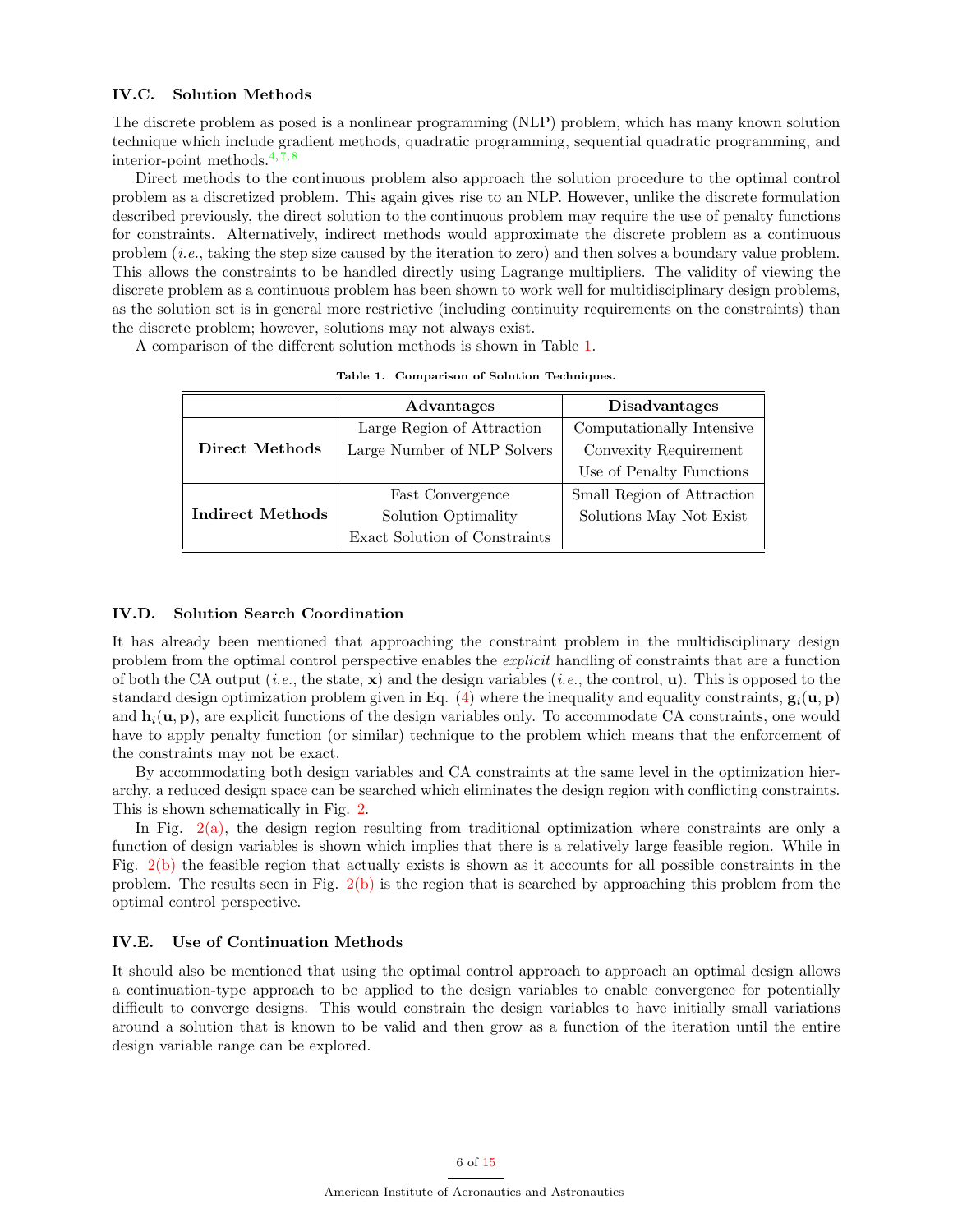<span id="page-6-1"></span>

<span id="page-6-0"></span>Figure 2. Feasible design space accounting for  $(a)$  design variable constraints only and  $(b)$  design variable and contributing analysis constraints.

# <span id="page-6-2"></span>V. Design Examples

The following examples employ a rapid robust design methodology as described in Ref. [1](#page-14-0) to demonstrate using optimal control theory to impose design variable and CA output constraints. The nomenclature in the section that follows is consistent with that work.

#### V.A. Linear, Three Contributing Analysis System

Consider the linear, three CA system shown in Fig. [3](#page-6-3) where each CA is scalar. In this case, it is desired to



<span id="page-6-3"></span>Figure 3. Three contributing analysis multidisciplinary design.

find  $u_d \in \mathbb{R}$  that minimizes the summation of the CAs output while being within the unit cube centered at the origin. In other words

| $\mathbf{Minimize:}$ | $\mathcal{J} = y_1 + y_2 + y_3$ |  |
|----------------------|---------------------------------|--|
| Subject to:          | $y_1, y_2, y_3 \in [-1, 1]$     |  |
| By varying: $u_d$    |                                 |  |

The problem as given has already been decomposed into the representative contributing analyses. For the first  $CA, y_1$ , the functional form of the  $CA$  is as follows

$$
y_1 = \begin{pmatrix} 0 & B'_1 & C'_1 \end{pmatrix} \mathbf{y} + \begin{pmatrix} A'_1 \end{pmatrix} u_d + \begin{pmatrix} \mathbf{0} \end{pmatrix} \mathbf{u_p} + D'_1
$$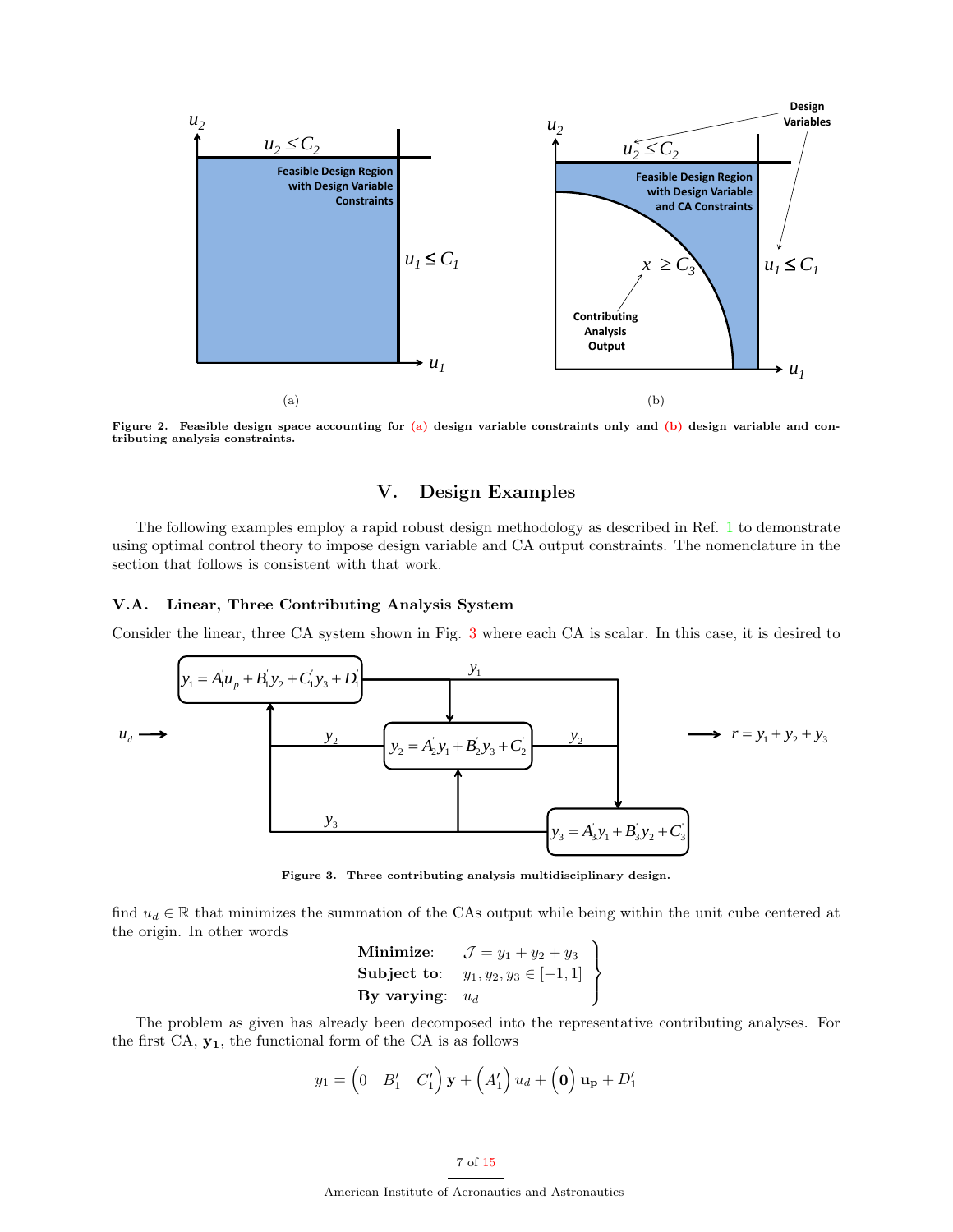Similarly, for the second CA, the functional form is given by

$$
y_2 = \begin{pmatrix} A'_2 & 0 & B'_2 \end{pmatrix} \mathbf{y} + \begin{pmatrix} 0 \end{pmatrix} u_d + \begin{pmatrix} 0 \end{pmatrix} \mathbf{u_p} + C'_2
$$

and the third CA

$$
y_3 = \begin{pmatrix} A'_3 & B'_3 & 0 \end{pmatrix} \mathbf{y} + \begin{pmatrix} 0 \end{pmatrix} u_d + \begin{pmatrix} 0 \end{pmatrix} \mathbf{u_p} + C'_3
$$

Hence,

$$
\mathbf{A_1} = \begin{pmatrix} 0 & B'_1 & C'_1 \end{pmatrix} \quad \mathbf{B_1} = \begin{pmatrix} A'_1 \end{pmatrix} \quad \mathbf{C_1} = \begin{pmatrix} 0 \end{pmatrix} \quad \mathbf{d_1} = D'_1
$$
  

$$
\mathbf{A_2} = \begin{pmatrix} A'_2 & 0 & B'_2 \end{pmatrix} \quad \mathbf{B_2} = \begin{pmatrix} 0 \end{pmatrix} \quad \mathbf{C_2} = \begin{pmatrix} 0 \end{pmatrix} \quad \mathbf{d_2} = C'_2
$$
  

$$
\mathbf{A_3} = \begin{pmatrix} A'_3 & B'_3 & 0 \end{pmatrix} \quad \mathbf{B_3} = \begin{pmatrix} 0 \end{pmatrix} \quad \mathbf{C_3} = \begin{pmatrix} 0 \end{pmatrix} \quad \mathbf{d_3} = C'_3
$$

For this example, the fixed-point iteration equations are

$$
\Lambda = \begin{pmatrix} A_1 \\ A_2 \\ A_3 \end{pmatrix} = \begin{pmatrix} 0 & B'_1 & C'_1 \\ A'_2 & 0 & B'_2 \\ A'_3 & B'_3 & 0 \end{pmatrix}
$$

$$
\beta = \begin{pmatrix} B_1 \\ B_2 \\ B_3 \end{pmatrix} = \begin{pmatrix} A'_1 \\ 0 \\ 0 \end{pmatrix}
$$

$$
\gamma = \begin{pmatrix} C_1 \\ C_2 \\ C_3 \end{pmatrix} = \begin{pmatrix} 0 \\ 0 \\ 0 \end{pmatrix}
$$

$$
\delta = \begin{pmatrix} d_1 \\ d_2 \\ d_2 \end{pmatrix} = \begin{pmatrix} D'_1 \\ C'_2 \\ C'_3 \end{pmatrix}
$$

In the optimal control problem, the objective function is given by

$$
\mathcal{J} = \mathbf{1}_3^T \mathbf{y}
$$

The design space and constraints in this problem are inherently convex therefore the constraints can be directly formulated as

$$
\mathbf{g}(\mathbf{y}, \mathbf{u}) = \begin{pmatrix} y_1 - 1 \\ y_2 - 1 \\ y_3 - 1 \\ -y_1 - 1 \\ -y_2 - 1 \\ -y_3 - 1 \end{pmatrix} = \begin{pmatrix} \mathbf{I}_{3 \times 3} \\ -\mathbf{I}_{3 \times 3} \end{pmatrix} \mathbf{y} - \mathbf{1}_{6} \leq \mathbf{0}_{6}
$$

Additionally, there is an equality constraint for the control that states

$$
\mathbf{h}(\mathbf{y},\mathbf{u})=\mathbf{u}_k-\mathbf{u}_{k-1}=\mathbf{0},\quad \forall k\in{1,\ldots,n}
$$

Therefore, the Hamiltonian in the discrete optimal control problem is given by

$$
H_t(\mathbf{y}, \mathbf{u}) = \psi_0 \mathbf{y} + \gamma^T \left( \begin{pmatrix} \mathbf{I}_{3 \times 3} \\ -\mathbf{I}_{3 \times 3} \end{pmatrix} \mathbf{y} - \mathbf{1}_6 \right) + \boldsymbol{\lambda}^T \left( \mathbf{u}_k - \mathbf{u}_{k-1} \right)
$$

where the terms in this relation can be computed numerically. Alternatively, treating this as a continuous optimal control problem, the Hamiltonian would be given by

$$
H(\mathbf{y}, \mathbf{u}) = \boldsymbol{\lambda}^T (\boldsymbol{\Lambda} \mathbf{y} + \boldsymbol{\beta} u_d - \dot{\mathbf{y}}) + \boldsymbol{\mu}^T \left( \begin{pmatrix} \mathbf{I}_{3 \times 3} \\ -\mathbf{I}_{3 \times 3} \end{pmatrix} \mathbf{y} - \mathbf{1}_6 \right)
$$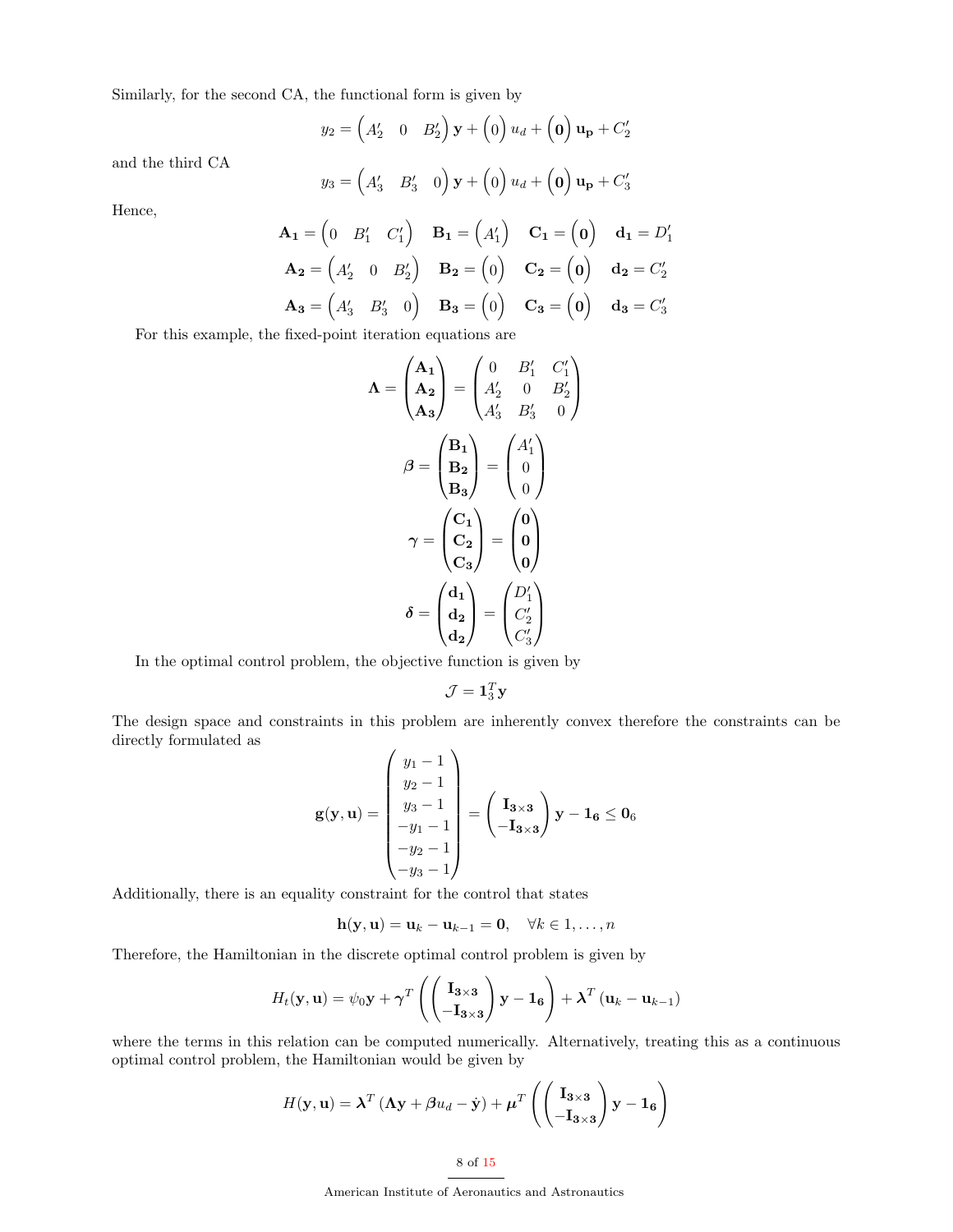with the terminal constraint function given as

$$
G(\mathbf{y}, \mathbf{u}) = y_1(t_f) + y_2(t_f) + y_3(t_f)
$$

In both of these equations, the unknown terms can be computed numerically.

#### V.A.1. Design Results

The parameters used within the models are shown in Table [2.](#page-8-0)

<span id="page-8-0"></span>Table 2. Parameters for the robust design of a three contributing analysis system.

| Parameter | Value                                                                            |  |  |
|-----------|----------------------------------------------------------------------------------|--|--|
| Λ         | $\begin{array}{ccc} 0 & 1/3 & 1/3 \\ 1/3 & 0 & 1/3 \\ 1/3 & 1/3 & 0 \end{array}$ |  |  |
| $\beta$   | 0<br>0                                                                           |  |  |
|           | N<br>0<br>0                                                                      |  |  |
| $\delta$  | 0<br>O                                                                           |  |  |

Approaching this as discrete optimal control problem, the optimal design is found using the Sparse Nonlinear Optimization (SNOPT), an NLP solver which uses a sequential quadratic programming algorithm.<sup>[9](#page-14-9)</sup> This software package was also used for the discrete optimal control problem. Finally, a boundary value problem solver using collocation was used to solve the indirect problem. The solutions obtained for each of these techniques along with the number of function evaluations is shown in Table. [3.](#page-8-1)

<span id="page-8-1"></span>Table 3. Design results for the Linear, Three Contributing Analysis System.

| Method               | $u^*_{\mathcal{A}}$ | $\mathcal{J}^*$ | <b>Function Evaluations</b> |
|----------------------|---------------------|-----------------|-----------------------------|
| Discrete             | $-0.6665$           | 2.499           |                             |
| Continuous, Direct   | -0.6645             | 2.478           | 26                          |
| Continuous, Indirect | $-0.6666$           | 2.500           | 16                          |

# V.B. Robust Design of a Two Bar Truss

Consider the planar truss which consists of two elements with a vertical load at the mutual joint, as shown in Fig. [4](#page-9-0) (adapted from Ref. [10\)](#page-14-10).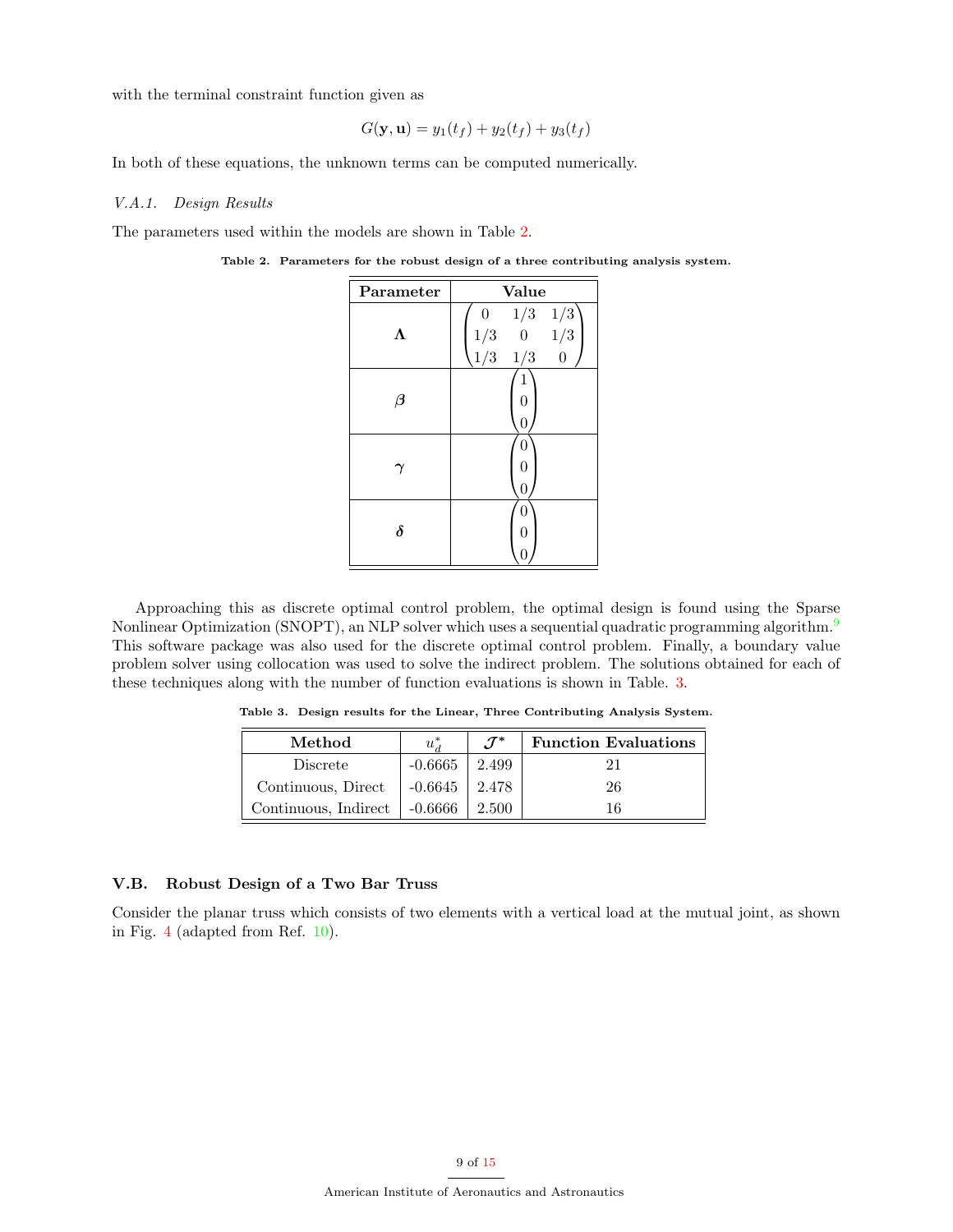

<span id="page-9-0"></span>Figure 4. Two bar truss with a load at the mutual joint.

For this problem, it is desired to find the vertical position of nodes 2 and 3,  $h_2$  and  $h_3$ , that minimize the weight of the truss while ensuring that the structure will not fail due to Euler buckling or yielding with some factor of safety given fixed values for the material properties,  $E$ ,  $\sigma_y$ , and  $\rho$ , the load, f, and the bar geometry,  $r_1$  and  $r_2$ . The horizontal position of node 2 is constrained to be l. In standard form, the deterministic problem is written as

Minimize: 
$$
\mathcal{J} = \rho \pi g \left( r_1^2 L_1 + r_2^2 L_2 \right) = \rho \pi g \left( r_1^2 \sqrt{l^2 + h_2^2} + r_2^2 \sqrt{l^2 + (h_3 - h_2)^2} \right)
$$
  
\nSubject to: 
$$
g_1(h_2, h_3) = |T_1(h_2, h_3)| - \pi r_1^2 \sigma_y \le 0
$$

$$
g_2(h_2, h_3) = |T_2(h_2, h_3)| - \pi r_2^2 \sigma_y \le 0
$$

$$
g_3(h_2, h_3) = -T_1(h_2, h_3) - \frac{\pi^2 E I_1}{L_1^2} \le 0
$$

$$
g_4(h_2, h_3) = -T_2(h_2, h_3) - \frac{\pi^2 E I_2}{L_2^2} \le 0
$$
  
\nBy varying:  $h_2, h_3$ 

By varying:  $h_2, h_3$ 

where  $L_1$  and  $L_2$  are the lengths of the two bars, respectively,  $I_1$  and  $I_2$  are the moments of inertia of the two bars  $(I_i = \frac{1}{4})$  $\frac{1}{4}mr_i^2$ , and  $T_1(h_2, h_3)$  and  $T_2(h_2, h_3)$  are the tensions in the two bars. In this formulation both the objective function and constraints are nonlinear with respect to the design variables. Numerical values for this problem are shown in Table [4](#page-10-0)

Two analyses must occur in order to design the two bar truss: a structural analysis and a sizing of the bars constituting the truss. The mass of the bars also provide a load through their weight. Hence, this is a coupled analysis problem since the structural analysis depends on the sizing of each of the bars. The coupled design structure matrix (DSM) is shown in Fig. [5.](#page-10-1)

The inputs into the design problem are the deterministic and probabilistic parameters of the problem whose values are shown in Table [4.](#page-10-0) In particular,

$$
\mathbf{u_d} = \begin{pmatrix} E & l & r_1 & r_2 & g & h_2 & h_3 \end{pmatrix}^T
$$

$$
\mathbf{u_p} = \begin{pmatrix} \sigma_y & \rho & f \end{pmatrix}^T
$$

and

$$
10\,\,\mathrm{of}\,\,15
$$

American Institute of Aeronautics and Astronautics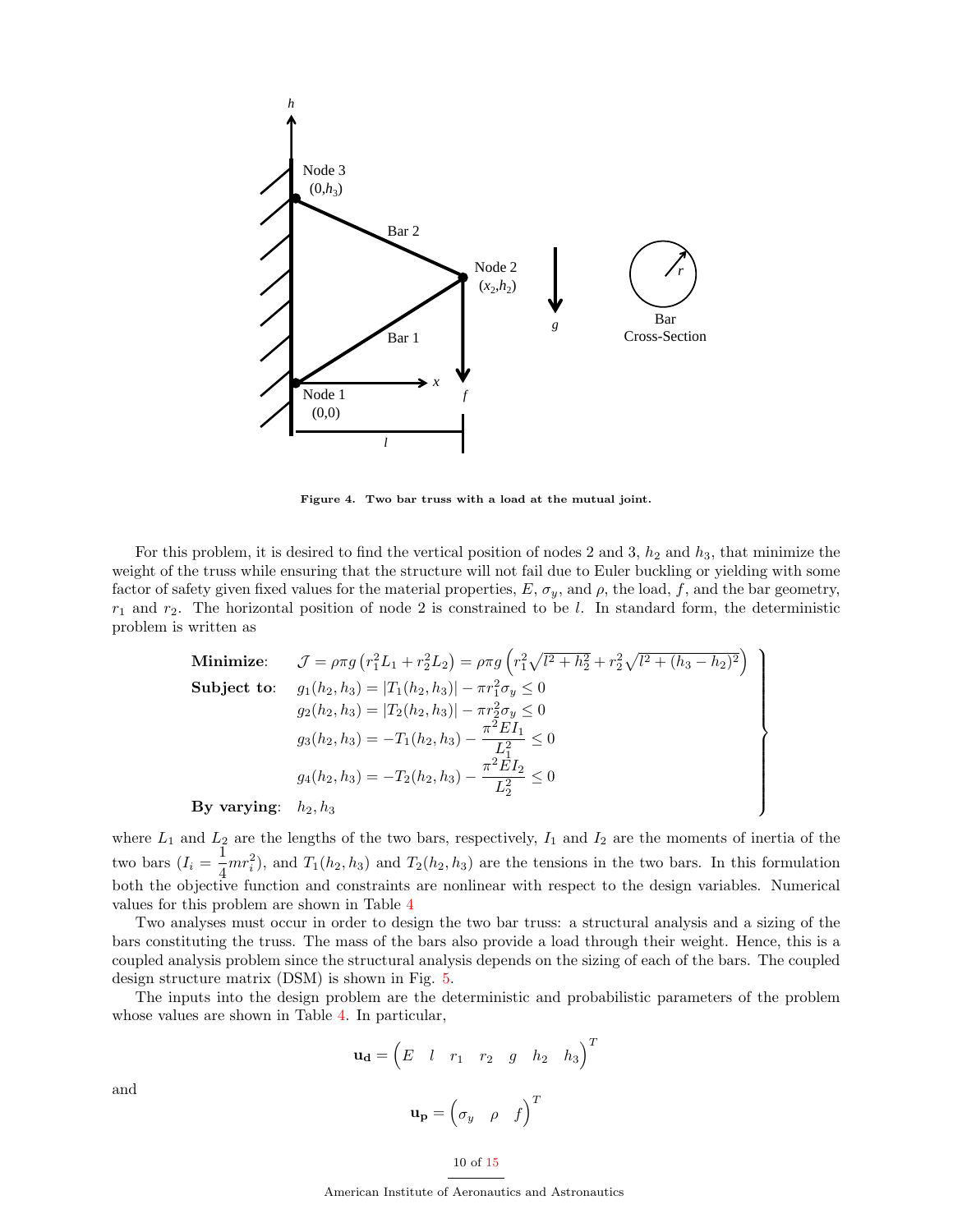| Parameter      | Description                | <b>Nominal Value</b>                | <b>Distribution</b>                             |
|----------------|----------------------------|-------------------------------------|-------------------------------------------------|
| E              | Young's Modulus            | $200 \times 10^6$ kN/m <sup>2</sup> |                                                 |
| $\sigma_y$     | Yield Strength             | $250\times10^3$ kN/m^2              | $\mathcal{N}(250 \times 10^3, 625 \times 10^6)$ |
| 0              | Density                    | $7850 \text{ kg/m}^3$               | $\mathcal{N}(7850, 100)$                        |
|                | Length                     | 5 <sub>m</sub>                      |                                                 |
| $r_1$          | Radius of Bar 1            | $30 \text{ mm}$                     |                                                 |
| $r_2$          | Radius of Bar 2            | $5 \text{ mm}$                      |                                                 |
|                | Applied Force              | $3.5$ kN                            | $\mathcal{N}(3.5, 0.49)$                        |
| $\mathfrak{g}$ | Gravitational Acceleration | 9.81 m/s <sup>2</sup>               |                                                 |

<span id="page-10-0"></span>Table 4. Parameters for the two-bar truss problem.



<span id="page-10-1"></span>Figure 5. Two bar truss design structure matrix.

The structural analysis CA feeds the forces seen in each of the members of the truss to the weights and sizing module. These can be found through the static equilibrium equations and are found by solving the linear equations

$$
\begin{pmatrix}\n\frac{l}{L_1} & 0 & 1 & 0 & 0 & 0 \\
-\frac{h_2}{L_1} & 0 & 0 & 1 & 0 & 0 \\
-\frac{h_2}{L_1} & \frac{h_3 - h_2}{L_2} & 0 & 0 & 0 & 0 \\
0 & \frac{h_3 - h_2}{L_2} & 0 & 0 & 1 & 0 \\
0 & \frac{h_3 - h_2}{L_2} & 0 & 0 & 0 & 1 \\
0 & 0 & 1 & 0 & 0 & 0 \\
0 & 0 & 0 & 1 & 0 & 0 \\
0 & 0 & 0 & 0 & 1 & 0 \\
0 & 0 & 0 & 0 & 0 & 1\n\end{pmatrix}\n\begin{pmatrix}\nT_1 \\
T_2 \\
R_{1x} \\
R_{1y} \\
R_{3y}\n\end{pmatrix} = \n\begin{pmatrix}\n0 \\
0 \\
-\frac{l}{2h_3}(W_1 + W_2 + 2f) \\
0 \\
0 \\
0 \\
f \\
f \\
f\n\left(1 + \frac{h_2}{h_3}\right) + W_1 + W_2\n\end{pmatrix}
$$

for the tensions. The weights and sizing CA computes the weights of each of the bars based on the nonlinear relationship

$$
\mathbf{y_2} = \begin{pmatrix} W_1 \\ W_2 \end{pmatrix} = \begin{pmatrix} \pi \rho g r_1^2 L_1 \\ \pi \rho g r_2^2 L_2 \end{pmatrix}
$$

Both relationships defined by the CAs rely on the lengths of the bars, which are given by the nonlinear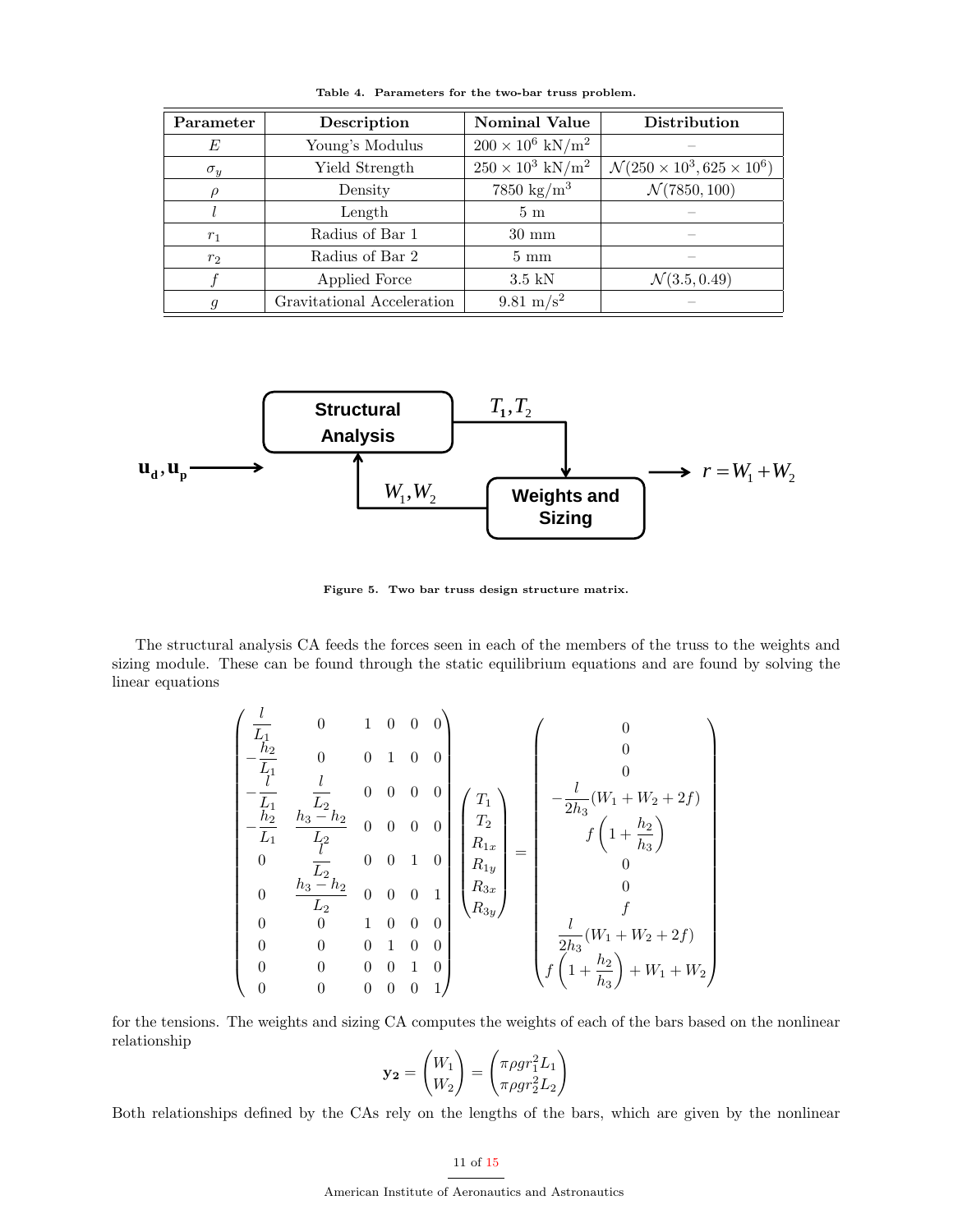relations

.

$$
L_1 = \sqrt{l^2 + h_2^2}
$$
  

$$
L_2 = \sqrt{l^2 + (h_3 - h_2)^2}
$$

In order to apply the developed methodology, linearization using a Taylor series expansion about a nominal value (chosen to be the previous iterate's mean value) is conducted. Functionally, this means that the expression for the tensions,  $y_1$ , can be expanded as follows

$$
\mathbf{y_1} = \begin{pmatrix} T_1 \\ T_2 \end{pmatrix} \approx \begin{pmatrix} \frac{\partial T_1}{\partial \mathbf{u_d}} \Big|_{\hat{\mathbf{u}}_{\mathbf{d}}} (\mathbf{u_d} - \hat{\mathbf{u}}_{\mathbf{d}}) + \frac{\partial T_1}{\partial \mathbf{u_p}} \Big|_{\mu_{\mathbf{u_p}}} (\mathbf{u_p} - \mu_{\mathbf{u_p}}) + \frac{\partial T_1}{\partial \mathbf{y}} \Big|_{\hat{\mathbf{y}}} (\mathbf{y} - \hat{\mathbf{y}}) \\ \frac{\partial T_2}{\partial \mathbf{u_d}} \Big|_{\hat{\mathbf{u}}_{\mathbf{d}}} (\mathbf{u_d} - \hat{\mathbf{u}}_{\mathbf{d}}) + \frac{\partial T_2}{\partial \mathbf{u_p}} \Big|_{\mu_{\mathbf{u_p}}} (\mathbf{u_p} - \mu_{\mathbf{u_p}}) + \frac{\partial T_2}{\partial \mathbf{y}} \Big|_{\hat{\mathbf{y}}} (\mathbf{y} - \hat{\mathbf{y}}) \end{pmatrix}
$$

Similarly, the expression for  $y_2$  can be expanded as

$$
\mathbf{y_2} = \begin{pmatrix} W_1 \\ W_2 \end{pmatrix} \approx \begin{pmatrix} \pi \rho g r_1^2 \frac{\hat{y}_2}{\sqrt{l^2 + \hat{y}_2^2}} (h_2 - \hat{y}_2) \\ \pi \rho g r_2^2 \left( \frac{\hat{y}_2 - \hat{y}_3}{\sqrt{l^2 + (\hat{y}_2 - \hat{y}_3)^2}} (h_2 - \hat{y}_2) + \frac{\hat{y}_3 - \hat{y}_2}{\sqrt{l^2 + (\hat{y}_2 - \hat{y}_3)^2}} (h_3 - \hat{y}_3) \right) \end{pmatrix}
$$

While this problem is posed as a linear system, the matrix  $\Lambda$  varies with iteration. This requires a Lyapunov analysis to be conducted in order to identify the stability of the system. For this example, this analysis was completed simultaneously with the convergence by numerically solving a matrix Riccati equation. A positive definite matrix,  $\bf{R}$ , for the quadratic problem was able to be found that satisfies the relationship

$$
\mathbf{\Lambda}_k^T \mathbf{R}_k \mathbf{\Lambda}_k - \mathbf{R}_k = \mathbf{Q}_k
$$

for  $\mathbf{Q}_k > 0$ . Since a solution for  $\mathbf{R}_k$  was able to be found when  $\mathbf{Q}_k = \mathbf{I}_{4 \times 4}$  for each iterate, this enables a Lyapunov function of the form

$$
V_k(\mathbf{y}) = \mathbf{y}_k^T \mathbf{R}_k \mathbf{y}_k
$$

to be formed which shows asymptotic stability for a linear, time varying, discrete system. This could also be formulated by using a sum-of-squares Lyapunov function technique as outlined in Ref. [2.](#page-14-1)

The modulus of the eigenvalues show similar conclusions regarding the asymptotic stability as Lyapunov stability as shown in Fig. [6.](#page-12-0)

Upon convergence, the value of y, the state variable in the problem, is the mean response for each of the components of the output CAs. In this example, the matrix  $M$  is given by

$$
\mathbf{M} = \begin{pmatrix} 0 & 0 & 1 & 1 \end{pmatrix}
$$

since the objective is the weight of truss  $W_1 + W_2$ , the two elements of the second CA output. Therefore,

$$
\bar{r} \approx \begin{pmatrix} 0 & 0 & 1 & 1 \end{pmatrix} \hat{\mathbf{y}}_{n|n}
$$

The estimate for the variance  $(i.e.,$  the variance bound) in this case is two times the 2-norm of the entire estimated covariance matrix

$$
\sigma_r^2 \approx \sum_{i=1}^2 \parallel \mathbf{\Sigma}_{\mathbf{y}^*_{n|n}} \parallel_2 = 2 \parallel \mathbf{\Sigma}_{\mathbf{y}^*_{n|n}} \parallel_2
$$

Formulating the output of Step 6 in terms of the mean and variance allows for an optimal control problem to be setup for the system's design, where the objective function is defined by

$$
\mathcal{J} = \alpha \begin{pmatrix} 0 & 0 & 1 & 1 \end{pmatrix} \hat{\mathbf{y}}_{n|n} + 2\beta \parallel \Sigma_{\mathbf{y}^*_{n|n}} \parallel_2
$$

#### 12 of [15](#page-14-2)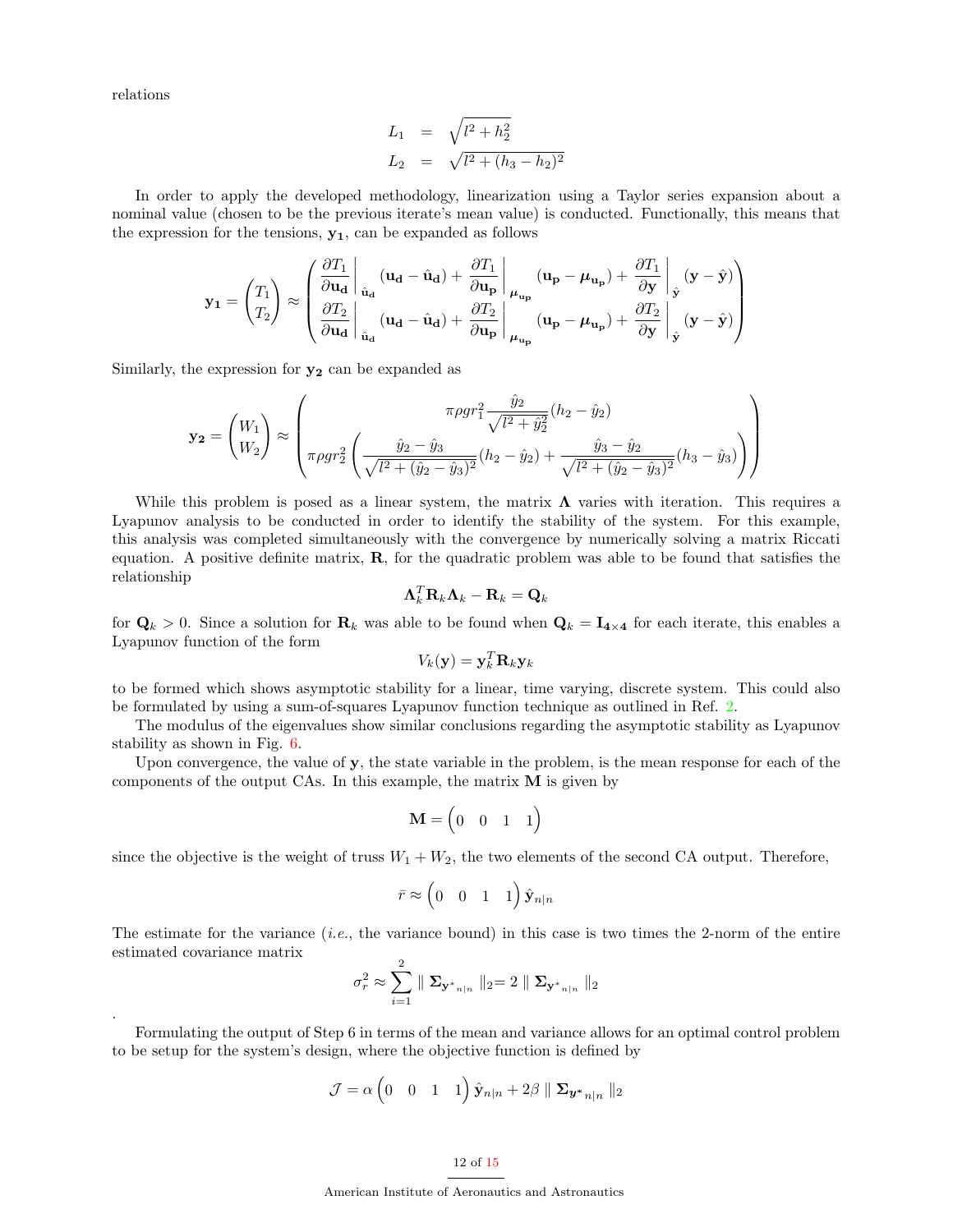

<span id="page-12-0"></span>Figure 6. History of the modulus of the maximum eigenvalue of the two bar truss system with iteration.

and  $\alpha$  and  $\beta$  allow different weighting on the mean and variance. The nonlinear constraints for this problem as given are

$$
\mathbf{g}(\mathbf{y}, \mathbf{u}) = \begin{pmatrix} g_1(\mathbf{y}, \mathbf{u}) \\ g_2(\mathbf{y}, \mathbf{u}) \\ g_3(\mathbf{y}, \mathbf{u}) \\ g_4(\mathbf{y}, \mathbf{u}) \end{pmatrix} = \begin{pmatrix} |T_1(\mathbf{u})| - \pi r_1^2 \sigma_y \\ |T_2(\mathbf{u})| - \pi r_2^2 \sigma_y \\ -T_1(\mathbf{u}) - \frac{\pi^2 E I_1}{L_1^2} \\ -T_2(\mathbf{u}) - \frac{\pi^2 E I_2}{L_2^2} \end{pmatrix}
$$

Additionally, there is an equality constraint for the control that states

$$
\mathbf{h}(\mathbf{y},\mathbf{u}) = \mathbf{u}_k - \mathbf{u}_{k-1} = \mathbf{0}, \quad \forall k \in \{1,\ldots,n\}
$$

Approaching this problem as a discrete optimal control problem, the Hamiltonian is given by

$$
H(\mathbf{y}, \mathbf{u}) = \psi_0 \left( \alpha \begin{pmatrix} 0 & 0 & 1 & 1 \end{pmatrix} \hat{\mathbf{y}}_{n|n} + 2\beta \parallel \Sigma_{\mathbf{y}^*_{n|n}} \parallel_2 \right)
$$

$$
+ \gamma^T (\mathbf{u}_k - \mathbf{u}_{k-1}) + \lambda^T \begin{pmatrix} |T_1(\mathbf{u})| - \pi r_1^2 \sigma_y \\ |T_2(\mathbf{u})| - \pi r_2^2 \sigma_y \\ -T_1(\mathbf{u}) - \frac{\pi^2 E I_1}{L_1^2} \\ -T_2(\mathbf{u}) - \frac{\pi^2 E I_2}{L_2^2} \end{pmatrix}
$$

where  $\psi_0$ ,  $\gamma$ , and  $\lambda$  are Lagrange multipliers. When the terms in this relation are computed numerically, the optimal control conditions can then be used in SNOPT (or another NLP solver) to compute the values of  $h_2$  and  $h_3$  for a chosen value of  $\alpha$  and  $\beta$ .

Note, that in this problem, continuation was used to obtain the solution. Each of the constraints were applied in order with the prior solution seeding the solution to the next solution. The optimization order was as follows:

- 1. Unconstrained optimization
- 2. Bar 1 yield constraint
- 3. Bar 1 yield and buckling constraints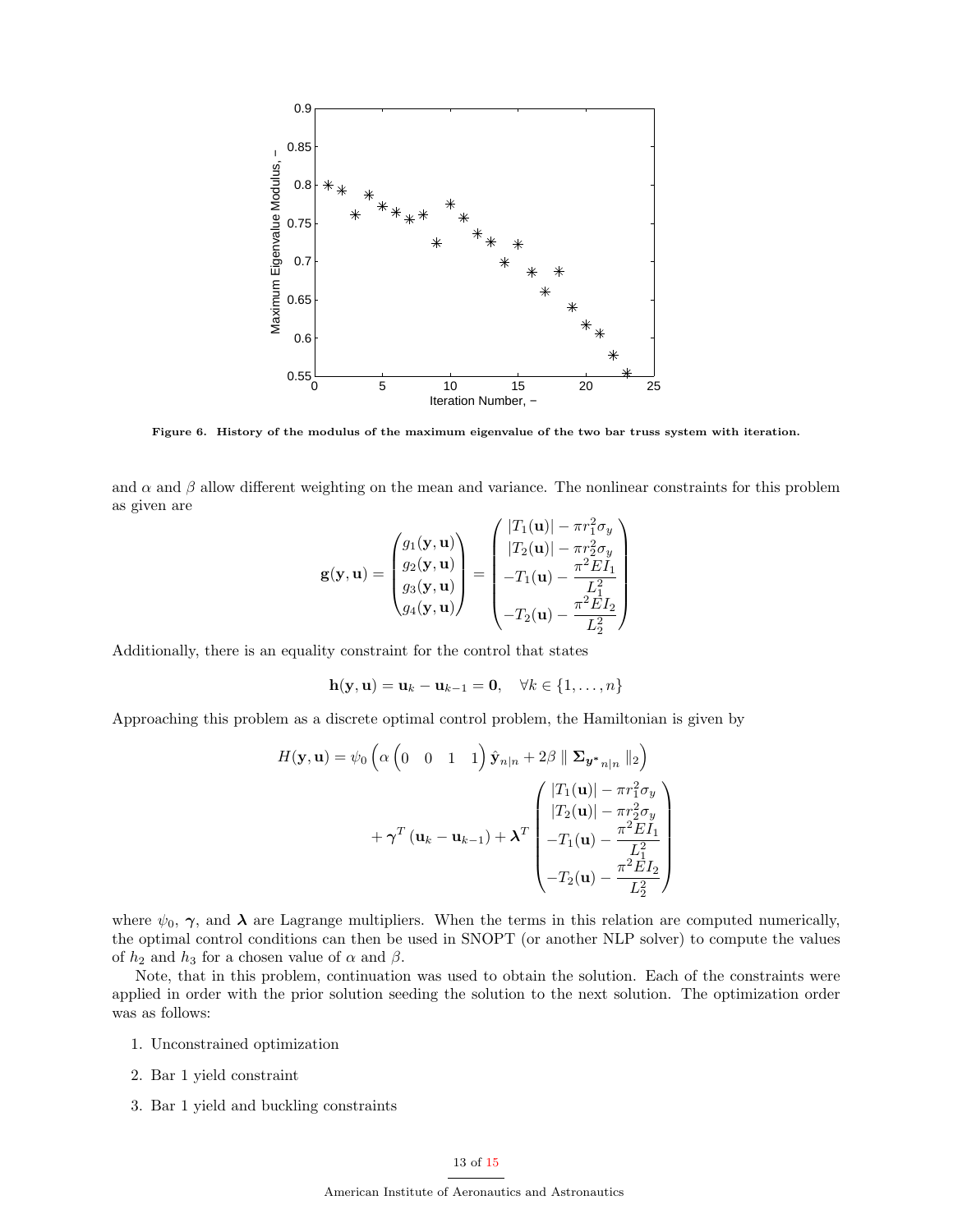- 4. Bar 1 yield and buckling constraint and bar 2 yield constraint
- 5. Bar 1 yield and buckling constraints and bar 2 yield and buckling constraints.

#### <span id="page-13-0"></span>V.B.1. Design Results

The formulation of this problem is based on work by Ref. [10](#page-14-10) that obtained the deterministic optimal design as shown in Fig. [V.B.1.](#page-13-0) This figure also shows the minimum mass and minimum variance robust designs found in the present investigation. The Ref. [10](#page-14-10) solution has  $(h_2^*, h_3^*)$  at  $(0.751, 9.970)$  m with an objective function value of  $\mathcal{J} = 291.0921$  N. The deterministic case obtained in the present investigation yields a very similar result with  $(h_2^*, h_3^*)$  at  $(0.746, 9.991)$  m with an objective function value of  $\mathcal{J}=291.151$  N demonstrating that the method developed achieves an accurate numerical result even in the case of nonlinear problems.



Figure 7. Design solutions for the two-bar truss showing the design space with the optimal designs.

<span id="page-13-1"></span>

Figure 8. Design solutions for the two-bar truss showing the variation of  $2||\Sigma_{y^*}||_2$  with the mean objective function.